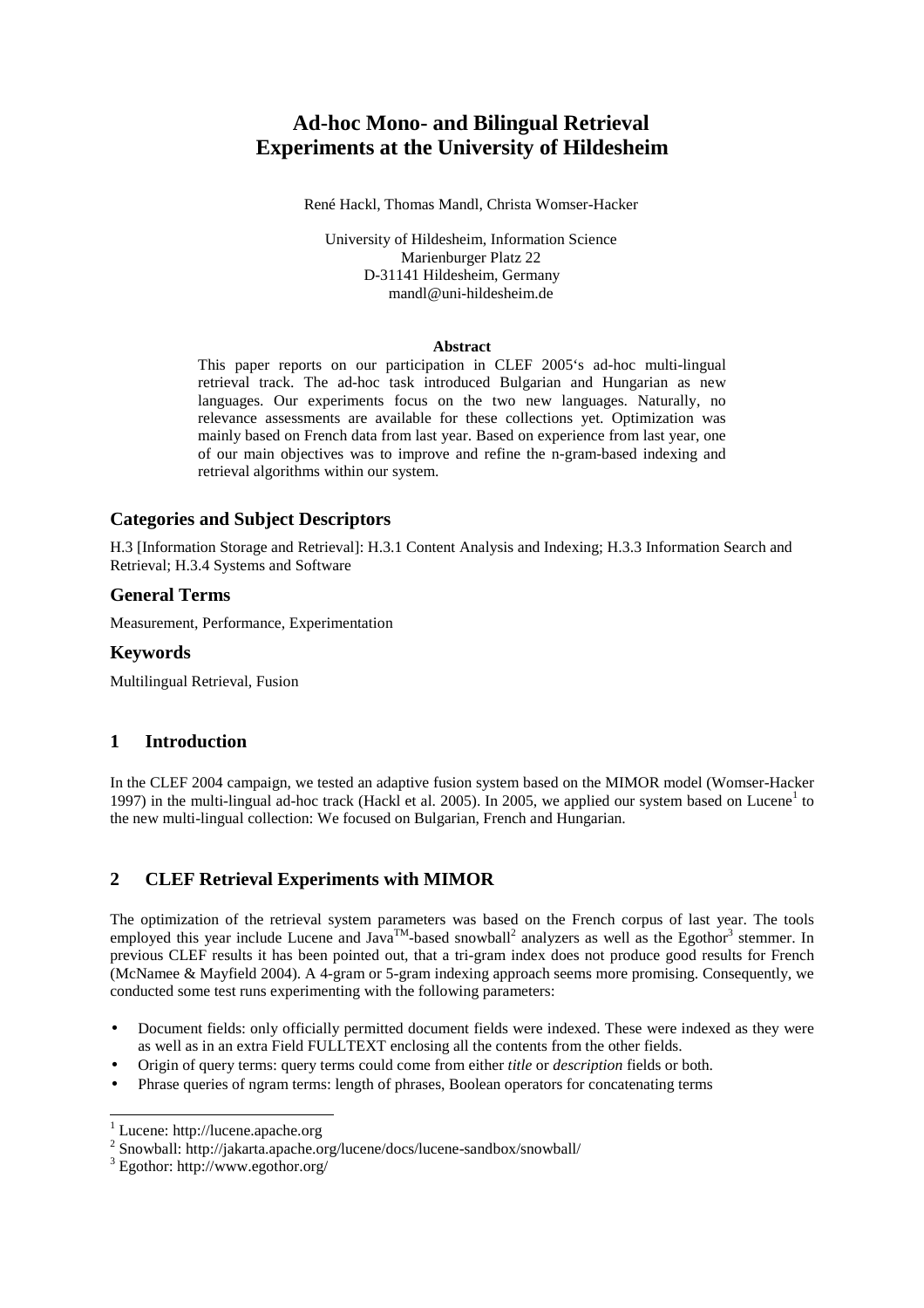- Rigidity of phrase queries: non-exact phrase queries
- Blind relevance feedback (BRF): relevant documents/expansion term configuration (with Robertson Selection Value as term weighting scheme) and origin of expansion terms
- Weighting for all parameters mentioned above

The search field FULLTEXT provided best performance overall. Searching on the other fields by themselves or in combination and with weighting did not yield as good results as the simple full-text approach. The document field employed for BRF mattered much more. Here, best results were obtained with the TEXT field. For all runs, we used the stopword lists made available by the University of Neuchatel and made a few minor changes.

#### **2.1 Query Construction for N-Gram Indexing**

For phrase queries, the approach that worked best was one that constructed queries as follows: Given a query with 3 grams NG1, NG2, NG3 build the query so that  $q = "NG1" OR "NG2" OR "NG3" OR "NG3" OR "NG1 NG2" OR"$ "NG2 NG3" OR "NG1 NG2 NG3". Of course, such a query is likely to retrieve a lot of documents. Effectively, in almost all cases the system retrieved between 80% and 95% of all documents in the database. As Table 1 shows, these results can greatly be improved by applying a more sophisticated configuration on top of the depicted query construction. One means is to allow phrases to be non-exact match phrases, i.e. allow WITHIN or NEAR-like operations, denoted by *slop* in the table. Here, the best setting was five, values started getting visibly worse from 10 up.

| <b>NEAR</b> <sub>n</sub> | 4-gram    |       | 5-gram    |       |
|--------------------------|-----------|-------|-----------|-------|
| terms                    | Recall.   | Avg.  | Recall,   | Avg.  |
| (slop)                   | $max=915$ | prec. | $max=915$ | prec. |
|                          | 688       | 0.277 | 698       | 0.272 |
| $\mathfrak{D}$           | 687       | 0.278 | 698       | 0.272 |
| 3                        | 684       | 0.277 | 698       | 0.276 |
| 4                        | 687       | 0.277 | 701       | 0.277 |
| 5                        | 691       | 0.272 | 703       | 0.276 |
| 6                        | 691       | 0.271 | 702       | 0.274 |
| 7                        | 689       | 0.271 | 699       | 0.273 |
| 8                        | 689       | 0.274 | 697       | 0.272 |
| 9                        | 688       | 0.274 | 696       | 0.270 |
| 10                       | 686       | 0.278 | 694       | 0.270 |

**Table 1.** Effect of NEAR n term operation for boosting singles

| Table 2. Result overview boosting singles, slop 5 |  |  |  |
|---------------------------------------------------|--|--|--|
|---------------------------------------------------|--|--|--|

| <b>BRF</b>       |              | 4-gram          |       | 5-gram    |       |  |
|------------------|--------------|-----------------|-------|-----------|-------|--|
| <b>Documents</b> | <b>Terms</b> | Recall,<br>Avg. |       | Recall,   | Avg.  |  |
|                  |              | $max=915$       | prec. | $max=915$ | prec. |  |
| 5                | 10           | 685             | 0.264 | 706       | 0.275 |  |
| 5                | 20           | 689             | 0.269 | 707       | 0.280 |  |
| 5                | 30           | 694             | 0.270 | 711       | 0.282 |  |
| 5                | 40           | 691             | 0.264 | 710       | 0.283 |  |
| 10               | 10           | 645             | 0.218 | 670       | 0.222 |  |
| 10               | 20           | 649             | 0.221 | 675       | 0.230 |  |
| 10               | 30           | 646             | 0.227 | 677       | 0.234 |  |
| 10               | 40           | 641             | 0.233 | 676       | 0.232 |  |

Table 3 gives optimized boost values for the n-gram retrieval experiments. The ratio of these figures has been determined experimentally. It can be seen that *title* terms are more important than *description* terms. Moreover, longer phrases are better than short ones, limited by the fact that starting with phrases of length 4, performance began to drop.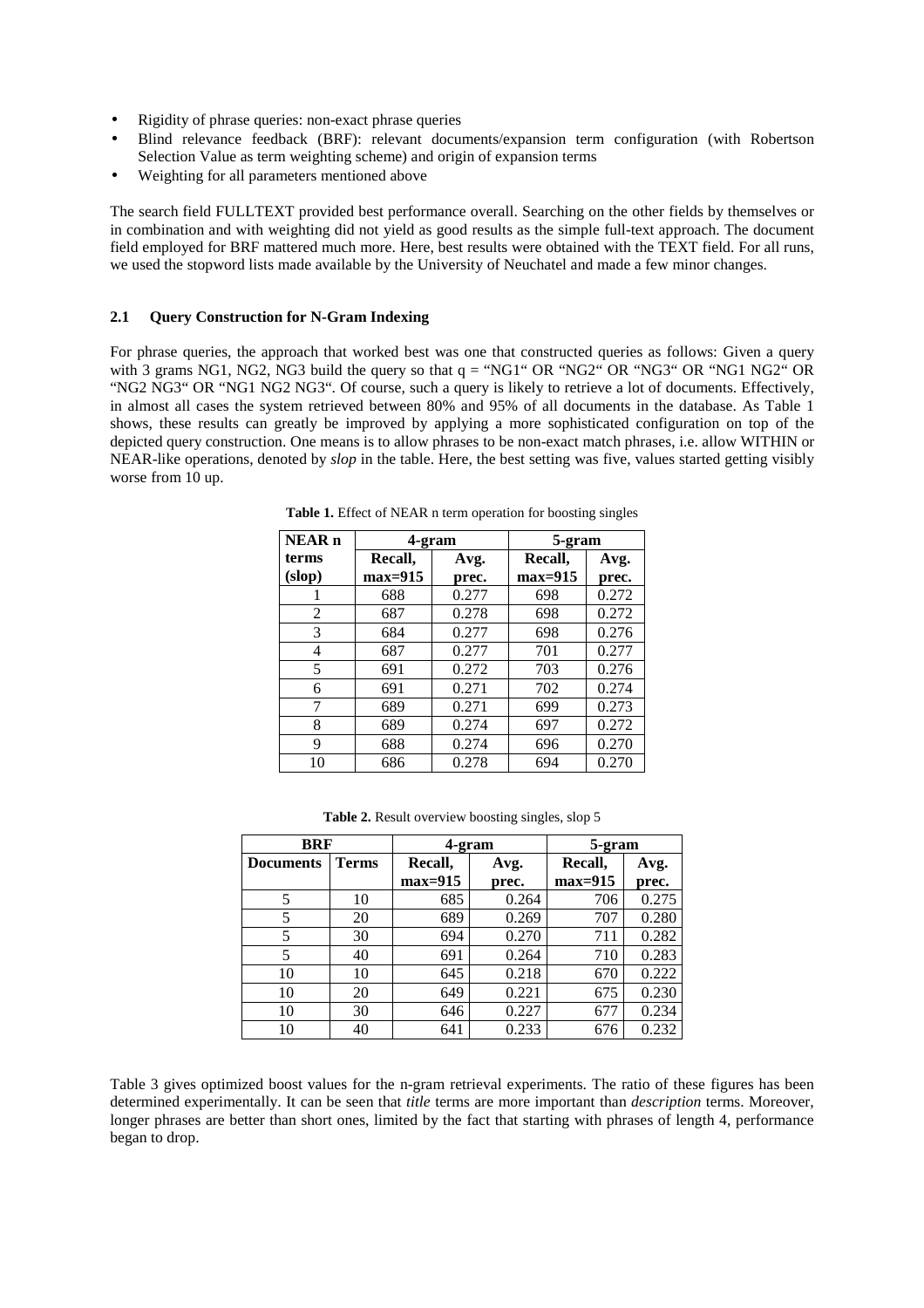|                      | Boosts according to origin |                     |  |  |  |
|----------------------|----------------------------|---------------------|--|--|--|
| # of terms in phrase | Origin: title              | Origin: description |  |  |  |
|                      | 3, if short: 10            | 1. if short: $8$    |  |  |  |
|                      |                            |                     |  |  |  |
|                      |                            |                     |  |  |  |
|                      |                            |                     |  |  |  |

**Table 3.** Boost values for n-gram-based retrieval experiments

The single most important issue though are short terms. Phrase queries with only one term are of course just plain term queries. If, however, such a term query contains a term that has a smaller word length than the gram size, and taking into account that stopwords are eliminated, there is strong evidence that that term is highly important. In fact, most of these terms were acronyms or foreign words, e.g. in 2004 topics "g7", "sida" (French acronym for AIDS), "mir" (Russian space station), "lady" (Diana).

Blind relevance feedback had little impact on n-gram retrieval performance. For some queries, good short terms like those mentioned above were added to the query. However, terms selected by the algorithm received no special weight, i.e. they received a weight of one. Higher weights worsened the retrieval results. Furthermore, considering more than the top five documents for blind relevance feedback did not improve performance. Table 4 summarizes the results the best configurations achieved.

| Indexing-     | Optimization                 | <b>Blind relevance</b> |           | Avg.  |
|---------------|------------------------------|------------------------|-----------|-------|
| <b>Method</b> |                              | feedback               | $max=915$ | prec. |
| 4-gram        | base run                     | none                   | 507       | 0.126 |
| 4-gram        | with single term phrases     | none                   | 551       | 0.178 |
| 4-gram        | boosting single term phrases | none                   | 684       | 0.26  |
| 4-gram        | boosting singles, slop 5     | none                   | 691       | 0.272 |
| 4-gram        | boosting, slop 5             | 5 docs, 30 terms       | 694       | 0.27  |
| 5-gram        | boosting, slop 5             | 5 docs, 30 terms       | 711       | 0.282 |
| 5-gram        | boosting                     | 5 docs, 30 terms       | 707       | 0.275 |

**Table 4.** Recall and average precision figures for ngram-based retrieval experiments. The table lists the best performing runs for all instances and combinations.

#### **2.2 Boosting Document Fields for Stemming Approaches**

Subsequently, stemming replaced the n-gram indexing procedure in another test series. Three different stemmers were used: Egothor, Lucene, and Snowball. Table 5 shows the results of the base runs.

|                            | Recall, max=915   Avg. prec. |       |
|----------------------------|------------------------------|-------|
| Lucene Stemmer, base run   | 817                          | 0.356 |
| Snowball Stemmer, base run | 821                          | 0.344 |
| Egothor Stemmer, base run  | 817                          | 0.346 |

**Table 5.** Base runs with stemming algorithms

Queries that contained terms from both *title* and *description* fields from the topic files performed better than those that were based on only one source. The weighting of these terms, however, was a major impact factor. Several experiments with different boost values and blind relevance feedback parameters were carried out for each stemmer. The following tables 6, 7 and 8 show the results for the three stemmers.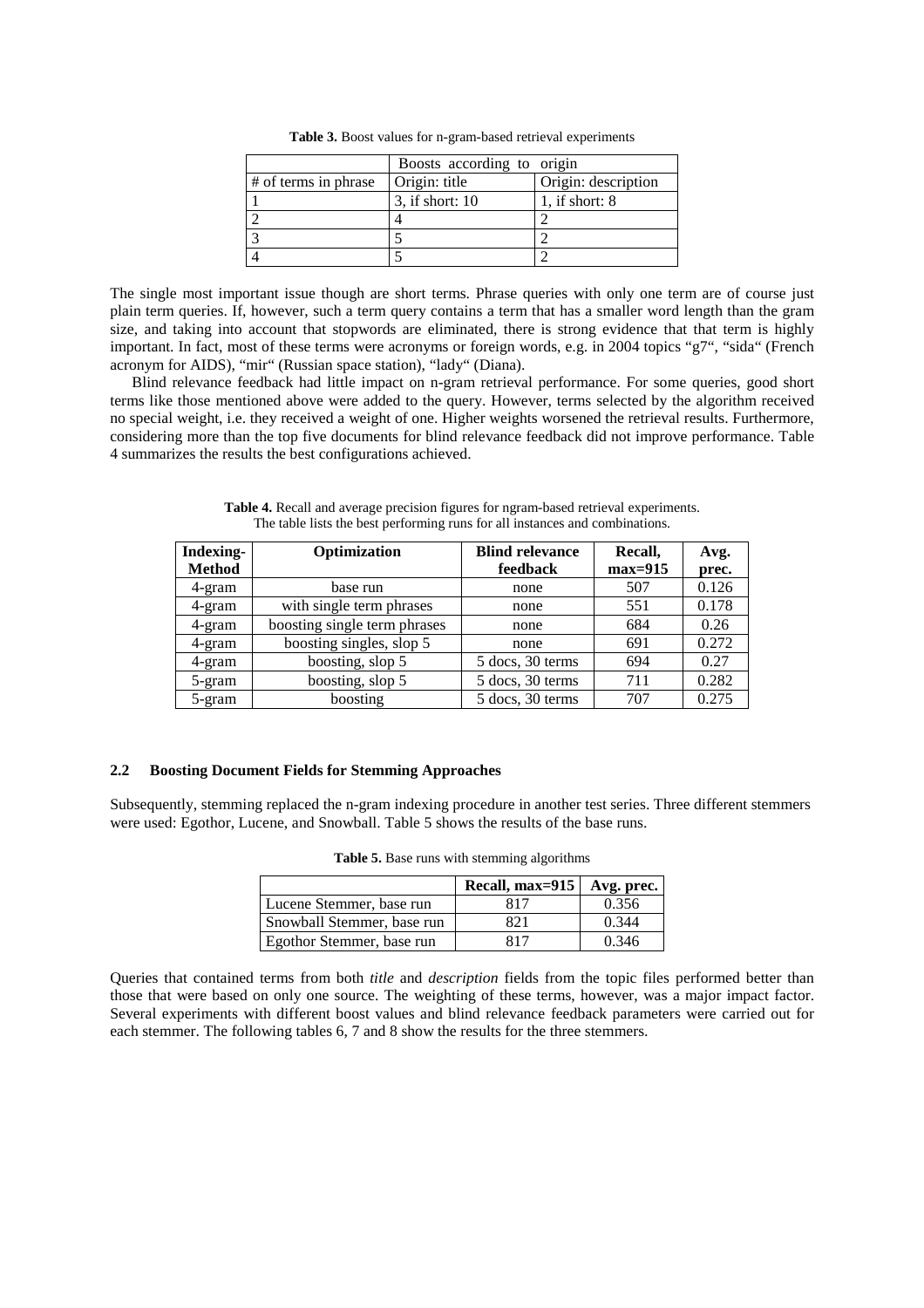| <b>Boost Values</b> |                    | <b>BRF</b>     |       | <b>Results</b> |                               |       |
|---------------------|--------------------|----------------|-------|----------------|-------------------------------|-------|
| <b>Title</b>        | <b>Description</b> | <b>BRF</b>     | Docs. | <b>Terms</b>   | Recall, max=915<br>Avg. prec. |       |
| 9                   | 3                  |                | 5     | 10             | 856                           | 0.379 |
| 9                   | 3                  |                | 5     | 20             | 857                           | 0.388 |
| 9                   | 3                  |                | 5     | 30             | 863                           | 0.405 |
| 9                   | 3                  |                | 5     | 40             | 857                           | 0.402 |
| 9                   | 3                  | $\overline{2}$ | 5     | 10             | 855                           | 0.379 |
| 9                   | 3                  | 2              | 5     | 20             | 854                           | 0.390 |
| 9                   | 3                  | $\overline{2}$ | 5     | 30             | 857                           | 0.403 |
| 9                   | 3                  | $\mathfrak{D}$ | 5     | 40             | 855                           | 0.392 |
| 9                   | 3                  | 3              | 5     | 10             | 855                           | 0.379 |
| 9                   | 3                  | 3              | 5     | 20             | 857                           | 0.385 |
| 9                   | 3                  | 3              | 5     | 30             | 861                           | 0.394 |
| 9                   | 3                  | 3              | 5     | 40             | 858                           | 0.388 |
|                     |                    | base run       |       |                | 817                           | 0.356 |

**Table 6.** Results with Lucene stemmer

**Table 7.** Results with Snowball stemmer

| <b>Boost Values</b> |                    | <b>BRF</b>     |       | <b>Results</b> |                 |            |
|---------------------|--------------------|----------------|-------|----------------|-----------------|------------|
| <b>Title</b>        | <b>Description</b> | <b>BRF</b>     | Docs. | <b>Terms</b>   | Recall, max=915 | Avg. prec. |
| 9                   | 3                  |                | 5     | 10             | 850             | 0.362      |
| 9                   | 3                  |                | 5     | 20             | 855             | 0.387      |
| 9                   | 3                  |                | 5     | 30             | 856             | 0.400      |
| 9                   | 3                  |                | 5     | 40             | 854             | 0.396      |
| 9                   | 3                  | 2              | 5     | 10             | 851             | 0.359      |
| 9                   | 3                  | 2              | 5     | 20             | 853             | 0.376      |
| 9                   | 3                  | $\overline{2}$ | 5     | 30             | 855             | 0.391      |
| 9                   | 3                  | $\overline{2}$ | 5     | 40             | 854             | 0.385      |
| 9                   | 3                  | 3              | 5     | 10             | 851             | 0.362      |
| 9                   | 3                  | 3              | 5     | 20             | 852             | 0.377      |
| 9                   | 3                  | 3              | 5     | 30             | 856             | 0.385      |
| 9                   | 3                  | 3              | 5     | 40             | 853             | 0.382      |
|                     |                    | base run       |       |                | 821             | 0.344      |

**Table 8.** Results with Egothor stemmer

|              | <b>Boost Values</b> |                | <b>BRF</b> |              | <b>Results</b>  |            |
|--------------|---------------------|----------------|------------|--------------|-----------------|------------|
| <b>Title</b> | <b>Description</b>  | <b>BRF</b>     | Docs.      | <b>Terms</b> | Recall, max=915 | Avg. prec. |
| 9            | 3                   |                | 5          | 10           | 849             | 0.359      |
| 9            | 3                   |                | 5          | 20           | 850             | 0.376      |
| 9            | 3                   |                | 5          | 30           | 852             | 0.389      |
| 9            | 3                   |                | 5          | 40           | 848             | 0.388      |
| 9            | 3                   | $\overline{2}$ | 5          | 10           | 852             | 0.354      |
| 9            | 3                   | $\overline{2}$ | 5          | 20           | 850             | 0.385      |
| 9            | 3                   | 2              | 5          | 30           | 851             | 0.390      |
| 9            | 3                   | $\overline{2}$ | 5          | 40           | 837             | 0.389      |
| 9            | 3                   | 3              | 5          | 10           | 855             | 0.351      |
| 9            | 3                   | 3              | 5          | 20           | 849             | 0.382      |
| 9            | 3                   | 3              | 5          | 30           | 843             | 0.389      |
| 9            | 3                   | 3              | 5          | 40           | 831             | 0.386      |
|              |                     | base run       |            |              | 817             | 0.346      |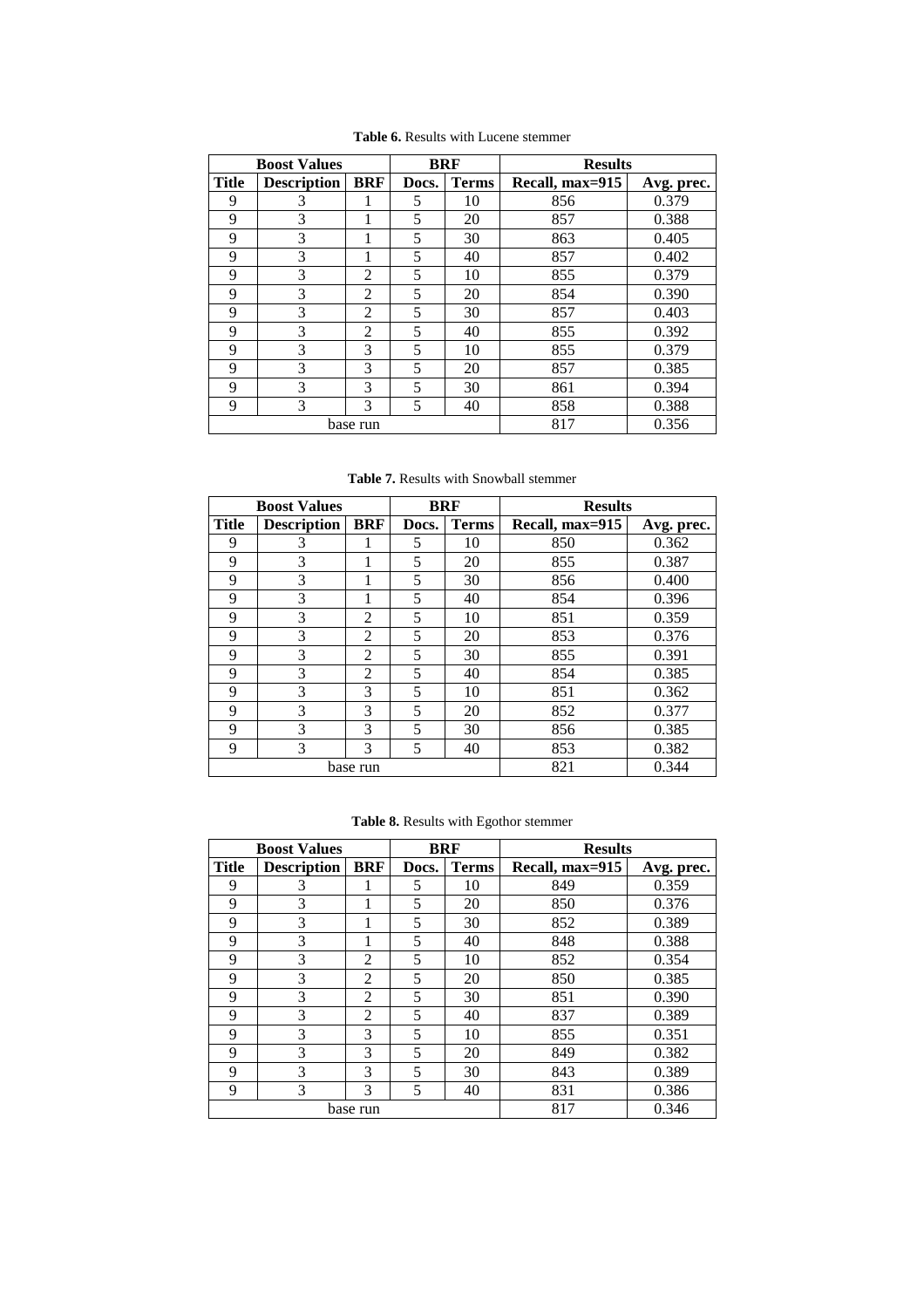Yet again, searching on structured document parts instead of the full text was worse. More importantly, even the baseline run with an Egothor-based stemmer was better than any n-gram run. Table 9 summarizes the settings for the best runs. Boost values were applied to title, description and terms from blind relevance feedback in this order.

| <b>Stemmer</b> | <b>Run Type</b>               | Recall. $max = 915$ | Avg. Prec. |
|----------------|-------------------------------|---------------------|------------|
| Egothor        | $\rm brf\,5\,10,$ boost 9 3 3 | 855                 | 0.351      |
| Egothor        | $\rm brf\,5\,60,$ boost 9 3 1 | 843                 | 0.394      |
| Lucene         | brf 5 30, boost 9 3 1         | 863                 | 0.405      |
| Snowball       | brf 5 30, boost 9 3 1         | 856                 | 0.400      |

**Table 9.** Best runs of stemmer-based retrieval experiments

# **3 Results of Submitted Runs**

The parameters settings optimized with the French collection of CLEF 2004 were applied to the multi-lingual collection in 2005. We submitted monolingual runs for Bulgarian, French, Hungarian and domain specific (GIRT), bilingual runs for French and GIRT. For Bulgarian and Hungarian we employed the setting outlined above for two runs each  $-4$ -gram and 5-gram: searching on full text representations, boosting single terms which were shorter than the grams length, using BRF (5 docs, 30 terms), and a slop of 5.

For French, we used the Lucene-stemmer and the settings derived above. Additionally, we carried out a 5 gram based run as a comparison to Bulgarian and Hungarian. Both of these monolingual were then reshaped by adding terms tentatively derived from the multilingual European terminology database Eurodicautom<sup>4</sup>. We extracted additional terms from the top three hits from the database, if they were available. At least one of the query terms had to be present in the resulting term list, no special subject domain was chosen. These terms were assigned a weight of one.

In the ad-hoc task, we submitted two English-to-French runs, one of which was enhanced by additional Eurodicautom terms, and one Russian-to-French run, all translated by ImTranslator<sup>5</sup>. The settings were the same as for the monolingual runs.

|             | <b>RunID</b>    | <b>Languages</b>             | <b>Run Type</b>     | retrieved | <b>Relevant</b> | Avg.  |
|-------------|-----------------|------------------------------|---------------------|-----------|-----------------|-------|
|             |                 |                              |                     |           | docs.           | Prec. |
|             | UHIBG1          | <b>Bulgarian</b>             | 5-gram              | 587       | 778             | 0.189 |
|             | UHIBG2          | Bulgarian                    | 4-gram              | 597       | 778             | 0.195 |
|             | UHIHU1          | Hungarian                    | 5-gram              | 733       | 939             | 0.310 |
|             | UHIHU2          | Hungarian                    | 4-gram              | 776       | 939             | 0.326 |
|             | UHIFR1          | French                       | Lucene stemmer      | 2346      | 2537            | 0.385 |
| monolingual | UHIFR2          | French                       | Lucene stemmer,     | 2364      | 2537            | 0.382 |
|             |                 |                              | <b>EDA</b>          |           |                 |       |
|             | UHIFR3          | French                       | 5-gram              | 1816      | 2537            | 0.340 |
|             | UHIFR4          | French                       | 5-gram, EDA         | 1851      | 2537            | 0.274 |
|             | <b>UHIENFR1</b> | English $\rightarrow$ French | Lucene stemmer,     | 2269      | 2537            | 0.337 |
|             |                 |                              | <b>ImTranslator</b> |           |                 |       |
|             | UHIENFR2        | English $\rightarrow$ French | Lucene stemmer,     | 2307      | 2537            | 0.347 |
|             |                 |                              | <b>EDA</b>          |           |                 |       |
| bi-ling-ual | UHIRUFR1        | Russsian -> French           | Lucene stemmer,     | 1974      | 2537            | 0.269 |
|             |                 |                              | ImTranslator        |           |                 |       |

**Table 9.** Results from the CLEF 2005 Workshop. EDA = Euradicautom

Considering the lack of experience with the new languages, the results are satisfying. However, more work with n-gram as well as stemming approaches are necessary for these languages.

 $\overline{a}$ 

<sup>4</sup> http://europa.eu.int/eurodicautom/Controller

<sup>5</sup> http://freetranslation.paralink.com/